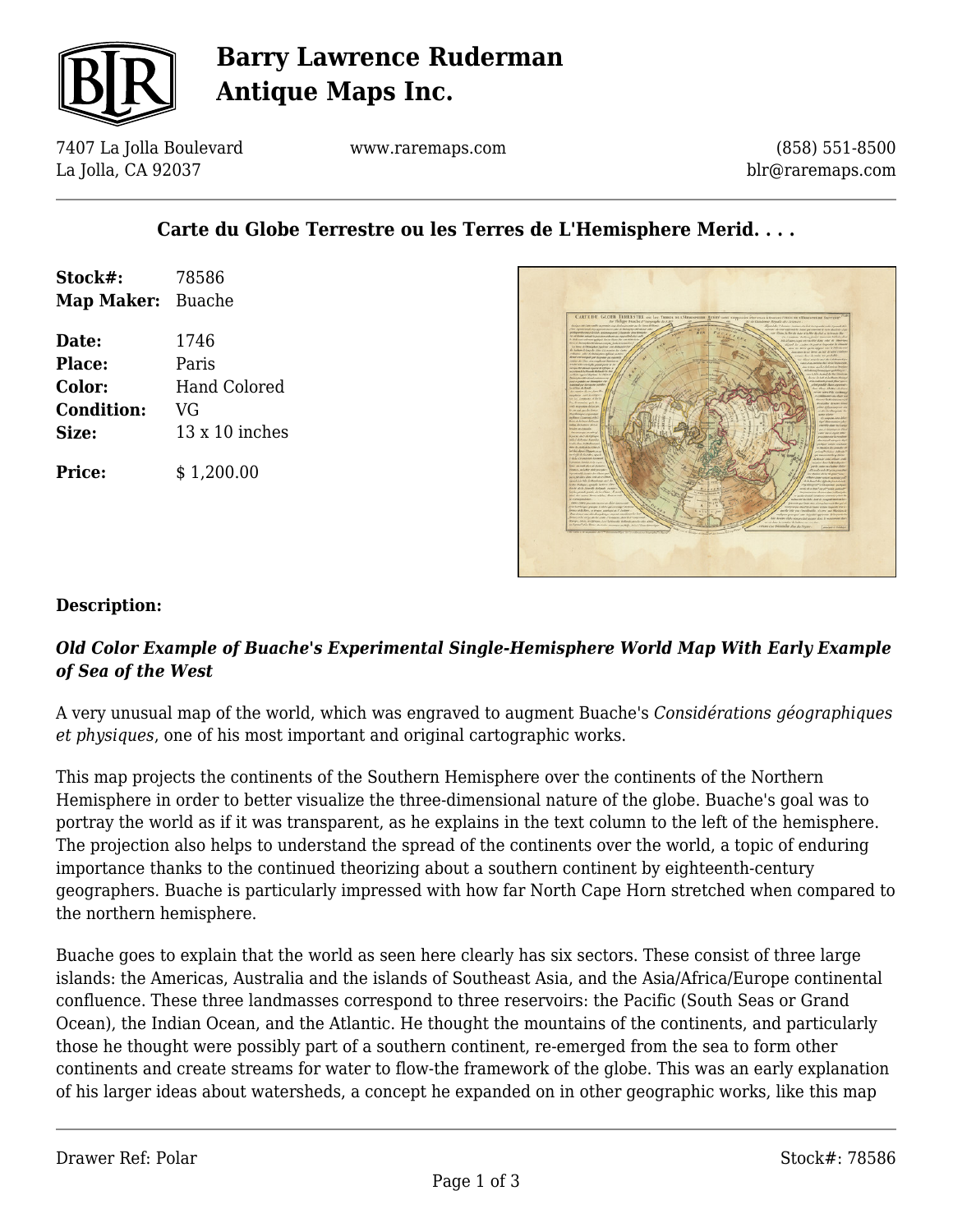

# **Barry Lawrence Ruderman Antique Maps Inc.**

7407 La Jolla Boulevard La Jolla, CA 92037

www.raremaps.com

(858) 551-8500 blr@raremaps.com

### **Carte du Globe Terrestre ou les Terres de L'Hemisphere Merid. . . .**

(see **{{ inventory\_detail\_link('31515','here') }}** ).

#### **Buache's Geography of the Pacific Northwest**

The Pacific Northwest has a feature that appears odd to modern eyes-the Sea of the West in the interior of North America. This sea had first appeared on charts published by Johann Baptiste Nolin in ca. 1700, but had quickly disappeared thereafter. Although the great French geographer Guillaume De L'Isle never published a map showing the sea, he had postulated that it could exist, and that it might connect to a Northwest Passage through New France, not through English territory farther north. Nolin had plagiarized the idea from Guillaume, as the latter testified when suing the former for plagiarism. He said, the Sea of the West "was one of my discoveries. But since it is not always appropriate to publish what one knows or what one thinks one knows, I have not had this sea engraved on the works that I made public, not wanting foreigners to profit from this discovery" (as quoted in Pedley, 109).

The Sea of the West began to appear again in the 1740s, with this map, and most famously in 1752 when Joseph-Nicolas Delisle, Guillaume's brother, and Buache, his son-in-law, published a map showing the Russian discoveries in the far north Pacific. Buache had reviewed his father-in-law's papers and read of the Sea of the West. He and his uncle included the sea on their maps and the feature spread to other maps thereafter. To learn more of the 1752 map, see  $\{ \}$  inventory detail link('31701','here')  $\}$ .

The entrances to this sea are also interesting. Buache includes the *Entrée de Fuca* and the *Detroit de Aguilar*. Martin Aguilar was a Spanish captain who sailed with Sebastian Vizcaino on a reconnaissance expedition up the California coast in 1602-3. Aguilar, commanding the *Tres Reyes,* was blown off course, to the north. When the seas calmed, Aguilar reported that he had found the mouth of a large river. Eighteenth-century geographers, including Bauche, conjectured that the river was the entrance to the Sea of the West, as it is positioned on this map.

There is another entrance to the sea, this one labeled as the discovery of Juan de la Fuca, which refers to Juan de la Fuca, the Castilianized name of Greek navigator Ioánnis Fokás (Phokás). Little archival evidence survives of Fuca's career, but a chance meeting with an English financier, Michael Lok, in Venice in 1596 gave birth to rumors of Fuca's voyages in the Pacific. Fuca reported that he had been sent north from New Spain twice in 1592 in search of the Strait of Anian. The Spanish Crown failed to reward Fuca's discovery of an opening in the coast at roughly 47° N latitude and Fuca left the Spanish service embittered. His story lived on in Lok's letters and eventually was published in Samuel Purchas' travel collection of 1625. On many eighteenth-century maps, including this one, Fuca's Strait is linked with a River or Sea of the West. In 1787, the present-day Juan de Fuca Strait was named by the wife of naval explorer Charles William Barkley, making permanent a label that had previously just been hopeful conjecture.